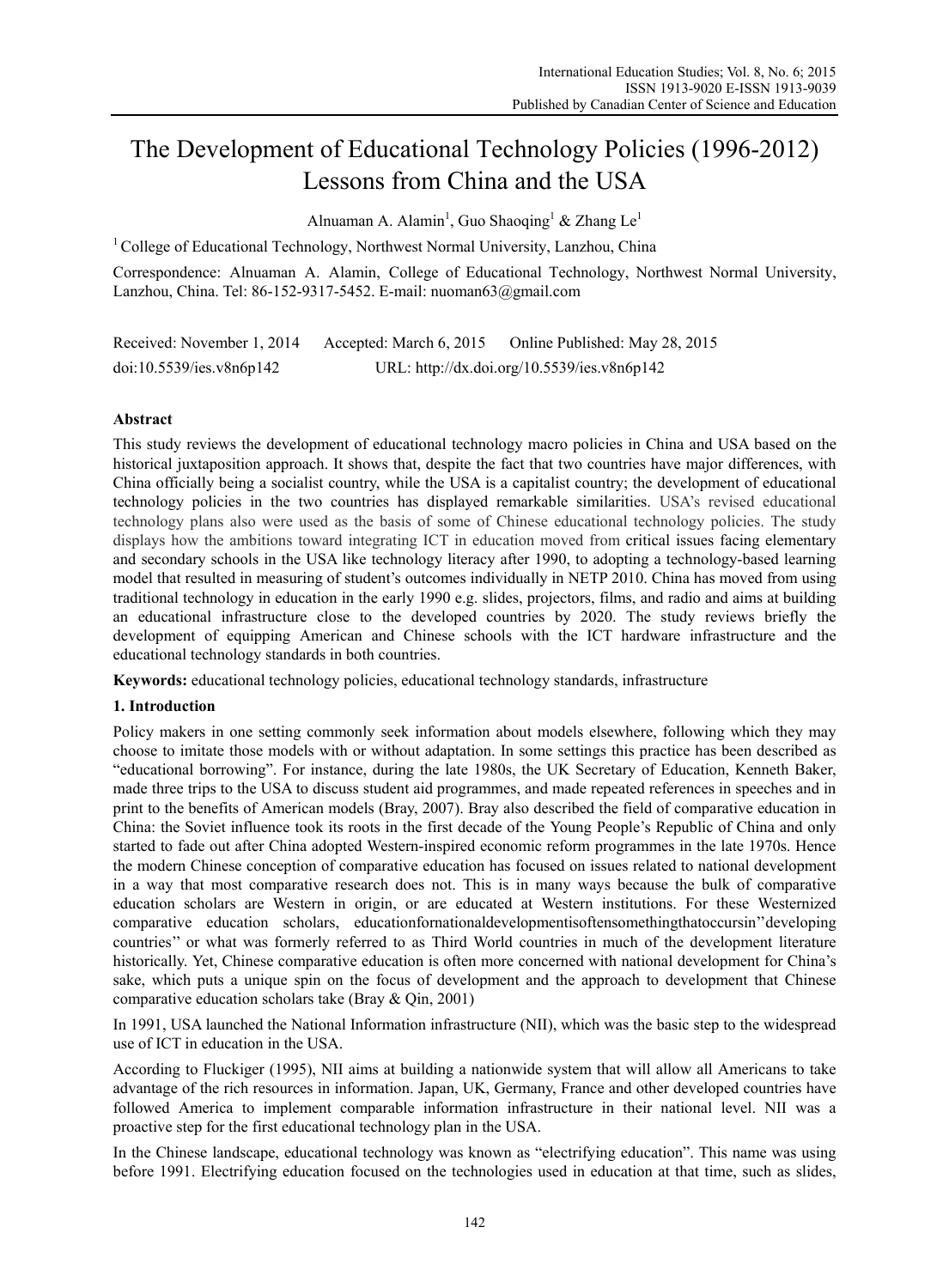projectors, films, and radio. In early 1990, electrifying education was renamed as educational technology, and it then included more developed technologies such as computers and internet. Before 1996, China had paid little attention to the development of educational technology policies compared to USA. For example, one policy promulgated in 1992, focused on strengthening computer education in primary and secondary schools, and emphasised computer education in schools. That was the first time that computer education was mentioned by name in a policy, and the first time that policy emphasized using computers to assist learning in primary and secondary schools (Zou, 2011).

However, this study compares between China and the USA in terms of educational technology macro policies in the period 1996-2012. It also reviews infrastructure and educational technology standards based on an historical juxtaposition approach.

## **2. Method dology**

This study used Bereday's juxtaposition step (Bereday, 1964) to compare China and the USA based on an historical qualitative juxtaposition of their national planning for ICT in education in the period1996-2012. Berday's comparative method in education contains four steps; the Juxtapostion represents the third step in his model as it shown in Figure1. The juxtaposition has been indicated as mose important step by the comparartivists as the most important step in the Berdedays model for undertaking comparative studies in education.

According to the nature of the study as a comparative educational study the discussion will review as juxtaposition between the two countries in terms of policies, infrastructure and standards.

In terms of macro-policy and implementation, the starting point was chosen according to the first ETP in both countries, while the end point was chosen based on the newest educational technology plan in China which was promulgat ed in 2012, wh hile the USA's was in 2010.

The study highlights educational technology standards during the period 1998-2011. The starting point accords with the first version of standards in the USA and the end point accords with the newest version of educational technology standards in the USA. It is noteworthy that China promulgated its standards in 2004.



Figure 1. Bereday's model for undertaking comparative studies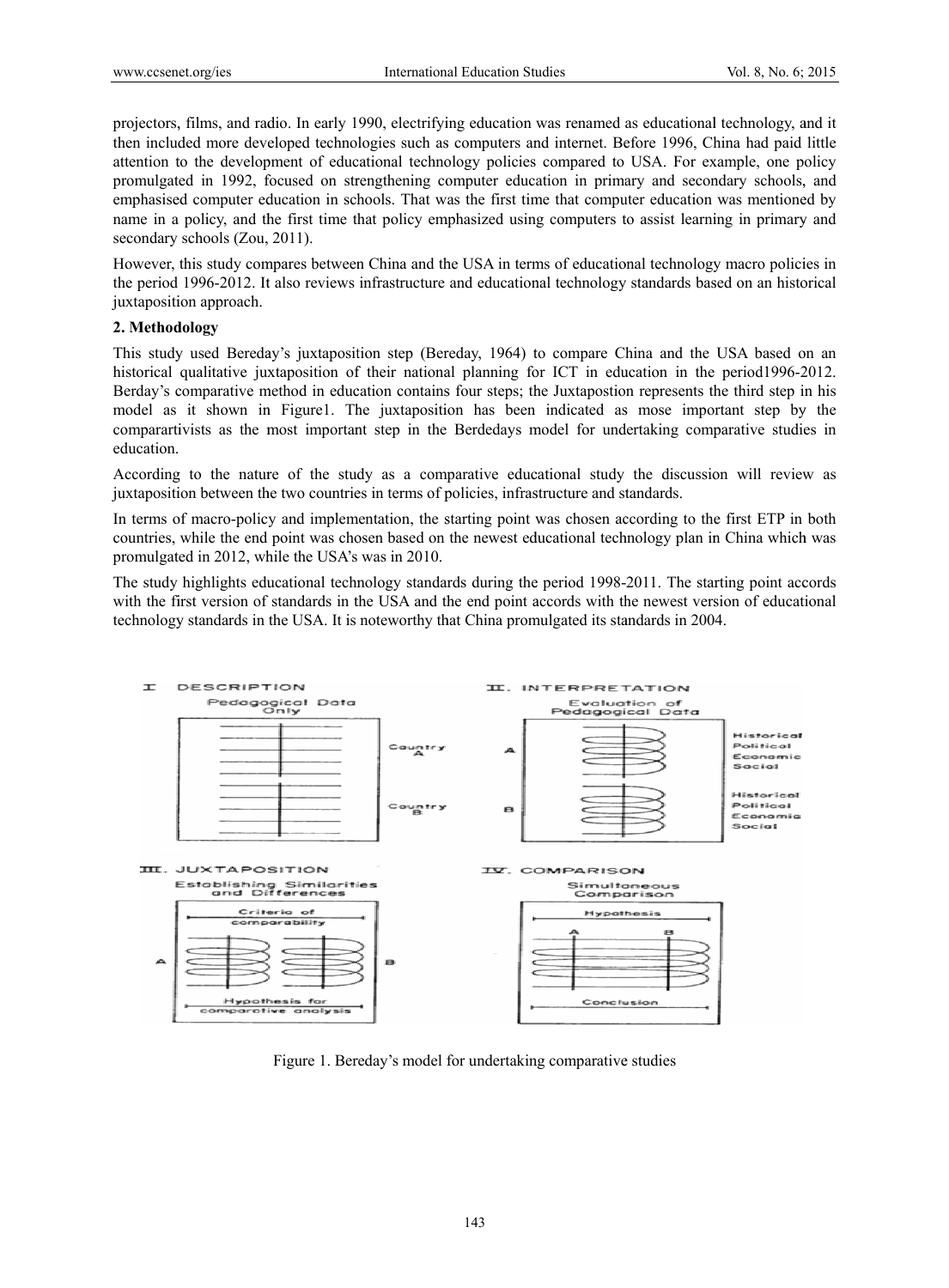| The time of Chinese<br>plan   | The name of Chinese plan                                                                                                            |  |  |  |  |
|-------------------------------|-------------------------------------------------------------------------------------------------------------------------------------|--|--|--|--|
| June 1996                     | First National Educational Technology Plan (NETP 1996) Getting America Students<br>Ready for the 21st Century"                      |  |  |  |  |
| December 2000<br>January 2005 | Second NETP 2000 Putting A World-class at the Fingertips of all Children<br>NETP 2005 Toward A New Golden Age in American Education |  |  |  |  |
| November 2010                 | NETP 2010 The Model of Learning Powered by Technology-Transforming<br><b>American Education</b>                                     |  |  |  |  |

Table 1. Selective USA's plans in the period between 1996-2010

|  |  |  | Table 2. Selective Chinese plans in the period between 1996-2012 |
|--|--|--|------------------------------------------------------------------|
|  |  |  |                                                                  |

| The time of Chinese plan | The name of Chinese plan                                               |
|--------------------------|------------------------------------------------------------------------|
| December 30, 1996        | Five-Year Development Program of School Computer Education (1996-2000) |
| December 30,1998         | Action Plan for Invigorating Education Towards the 21st Century        |
| July 1, 2001             | National Tenth Five-Year Plan of Education                             |
| September 4, 2002        | The Tenth Five-Year Plan for Educational Technology                    |
| February 10, 2004        | 2003–2007 Action Plan for Invigorating Education                       |
| May 8, 2006              | 2006–2020 National ICT Development Strategy                            |
| May 18, 2007             | Eleventh Five-Year Plan for National Education Development             |
| March 2012               | China Educational Technology Plan 2011-2020                            |

#### **3. Juxtaposition**

*3.1 Educational Technology Macro Policies in USA and China 1996-2012* 

By 1996, the US Department of Education recognized that educational technology is at the core of American economic growth. The plan recognized that only 4% of schools had a computer for every five students; while 9% of classrooms of these schools were connected to the internet. NETP1996 dealt with the critical issues facing elementary and secondary schools, as the education authorities were seeking to increase the effective use of technology in education at that time: training and support for the teachers, computer access and internet access for both teachers and students (NETP, 1996).

In June 1996 USA has promulgated its first educational technology plan, which was mandated by "Getting America Students Ready for the 21<sup>st</sup> Century" NETP1996 contains four goals that should be achieved by 2000:

- All teachers in the nation will have the training and support they need to help students learn using computers and the information superhighway.
- All teachers and students will have access to modern multimedia computers in their classrooms.
- Every classroom will be connected to the information superhighway.
- Effective software and on-line learning resources will be an integral part of every school's curriculum. Computer software, video, distance learning courses, and on-line resources are expanding rapidly. (NETP, 1996)

Yumin and Ellen (2011) identified the period "1991-1995" as an initial trial period in the development of China's educational technology policies. They found that at that time, the central government began to initiate some policies that promoted the development of infrastructure and started to promote educational technology at all levels of schooling and higher education. The initial trial period appeared to have started after the year1996, when China began the implementation of various initiatives, which previously were just plans on paper. For example, the first time Chinese scholars themselves mentioned computer education in a policy was in 1991.

In December 1996, the Chinese MOE announced that it was necessary to think about how to rely on the power of educational technology to meet the challenges of the 21st century in educational technology planning. This policy represented the first step toward the reforming of China's educational technology planning show how the policy stresses at USA's NETP 1996.

Zhang (2005) posited that when China's economy began to thrive after 2003, this had a good impact on educational technology policies, and their implementation in China. Hence, the study concluded that formal educational technology planning in China started after 1996, in conjunction with the specific attention toward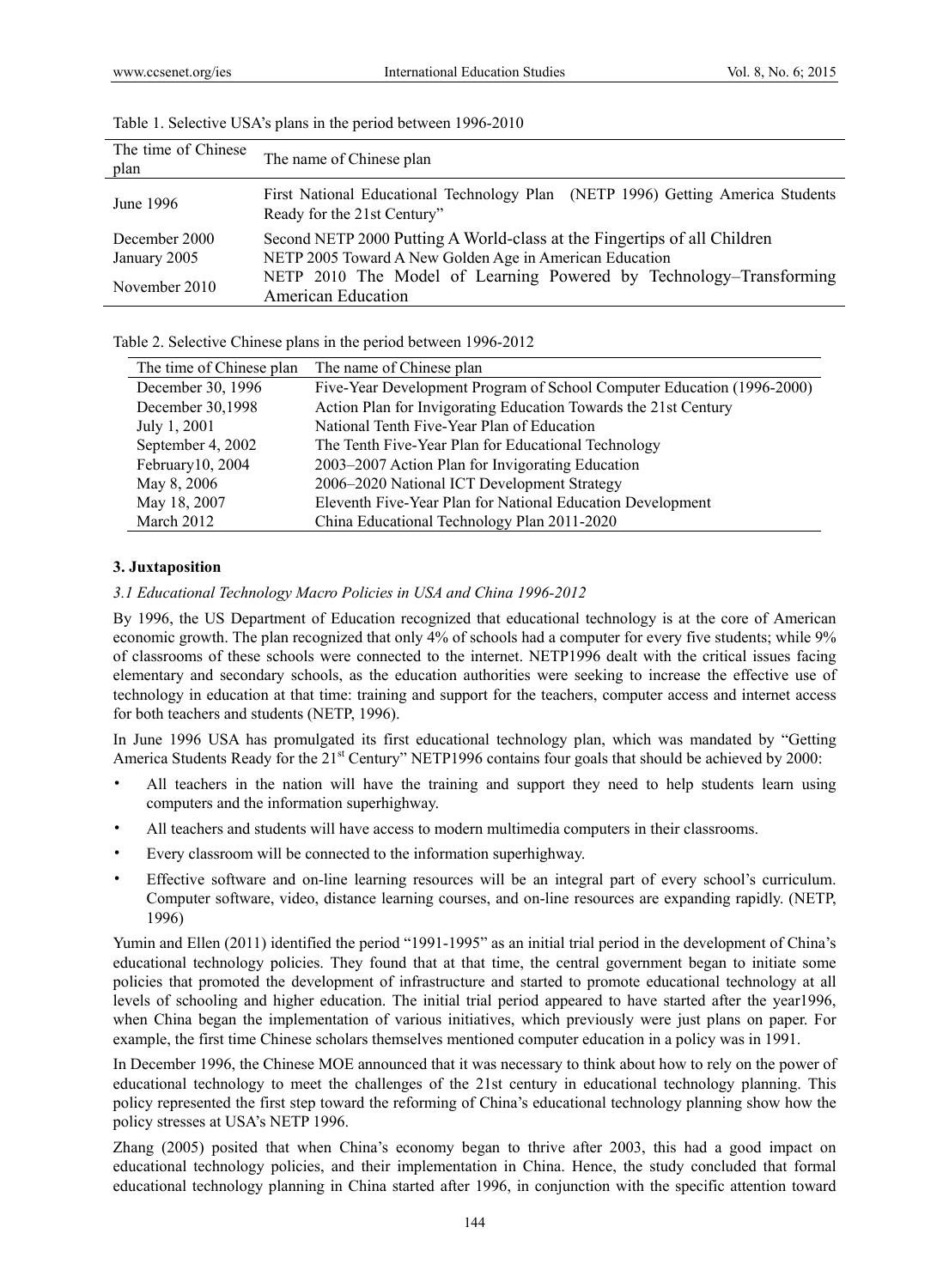planning for educational technology in USA.

Chinese policies stressed that educational technology policies should specify the quality in education for a country, as well as be a catalyst for economic growth and human development for that it was at the centre of the Chinese policy makers' attention. For example, by 1998, the Ministry of Education (MOE) announced that technology was at the core of China's  $21<sup>st</sup>$  economy growth plan, and it would be the power for economic and social development in the upcoming century. Global economic competition would depend on the quality of education, science and technology and the level of innovation. Education should always occupy a strategic position in the political landscape and be considered as a priority. Modern information technology has been widely used in education and has led to profound changes in the education system. Both countries' educational policy makers stressed the power of educational technology in the  $21<sup>st</sup>$  century: to set the pace in leading the global economy in the USA, or enhancing economic growth in China. It was important for Chinese educational policy makers to propose educational technology policies based on the reality of economy to make progress in achievement of the goals. With both developed and developing provinces, urban and rural areas inside the developing and developed provinces presenting challenges in the implementation of educational policy, by 1996, the MOE announced that the regions with a high level of economic and cultural development that had realised the goal of nine-year compulsory education, were encouraged to achieve and exceed development goals in computer education. The relatively underdeveloped areas should be supported by the government at all levels to develop computer education based on their developmental level. All regions should consider how to make full use of limited resources to harness the best educational benefits.

By 2000, the department of education in the USA published the results of implementing the first plan. Survey results showed that about 69% of Americans support the integrating of ICT in education and they thought ICT could enhance the quality of learning; about 82% of Americans supported the USA Government's efforts at integrating ICT in the educational process, and they believed that schools should invest more in computer technology for instructional purposes; 83% of public elementary and secondary school teachers supported integrating ICT into the curriculum, but teachers themselves were not sufficiently trained to teach with technology as shown in the results of another survey.

The plan identified the year 2000 to achieve its goals, which were the transforming of the technology capabilities and improving the affordability of the technology in that time, and it became evident that there was a need to propose a new plan.

- All students and teachers will have access to information technology in their classrooms, schools, communities and homes.
- All teachers will use technology effectively to help students achieve high academic standards.
- All students will have technology and information literacy skills.
- Research and evaluation will improve the next generation of technology applications for teaching and learning.
- Digital content and networked applications will transform teaching and learning. (NETP, 2000)

The USA's second plan was a natural extension of the first plan, with regard to the accessibility of digital resources. The plan stated that resources for teaching and learning in schools and classrooms should be supported by improved quality of Internet access, and also identified broadband access as the new standard. The boom in E-learning in the USA was therefore influenced by the proposals contained in the second plan. Notably, comparing educational technology policies in developing countries such as China and India, the plan stressed that China and India were making their own multi-million dollar investments in technology for education.

NETP 2000 aimed at "Putting a World-class Education at The Fingertips of All Children", and the new Chinese Revised Plan, namely the Tenth Five-Year*-*Plan for E-education 2002, also discussed how to support the E-learning in the whole country: The plans were to construct the China Education Research Network (CERNET) and the China Education Broadband Satellite Transmission Network (CEBsat) to provide the basic technology foundation for the modern distance education and scientific research.

Before introducing the third plan, the USA Government involved its students in surveys it conducted in 2003. It investigated who the USA's students were and how they were thinking.

About 96% said that doing well in school was important to their live; 94% said that they planned to continue their education after high school; 88% said going to college was critical; 49% said they might be interested in pursuing a career in technology; 70% participated in community service or volunteer work, and 90% of children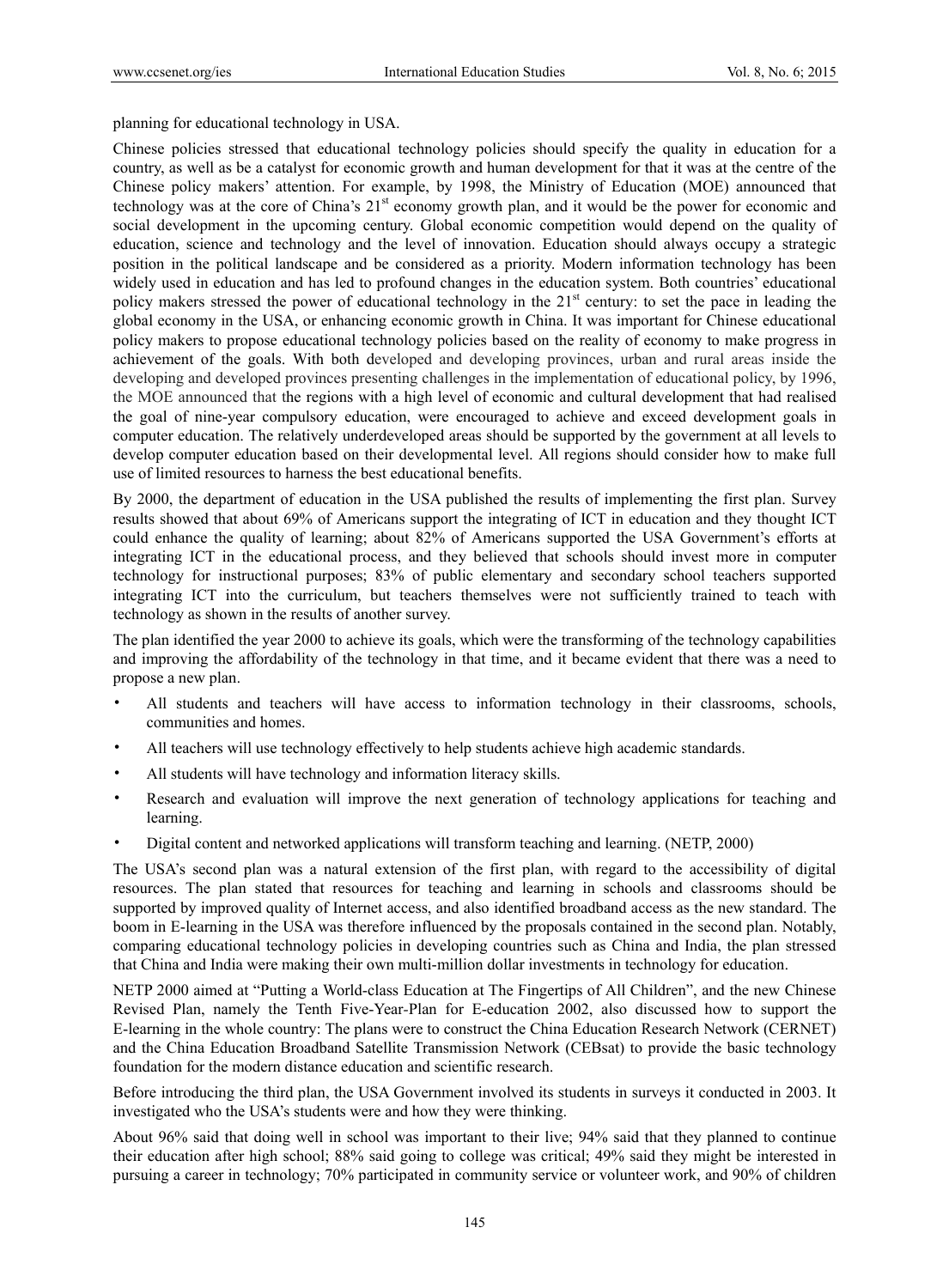between ages 5 and 17 used computers. Teens spent more time online using the internet than watching television; 16% are shareholders in the stock market; 94% use the internet for school-related research, and 24% have created their own web pages. Another survey showed that millennial use of information and communications technology reached to the youngest ages. The largest group of new users of the internet during the period 2000-2002 were 2-5 year olds (NETP, 2005).

The USA's policy makers paid attention to their students' opinions and recognized that they had to accommodate them in the upcoming plans.

NETP 2005 was titled "Toward a new golden generation age in American education". The third educational technology plan in the USA has seven major action steps, namely they were: strengthen leadership, consider innovative budget in, improve teacher training, support e-learning and virtual schools, encourage broadband access, move toward digital content and integrate data systems.

The plan reemphasized the ICT infrastructure, but it was notable that this plan did not identify recommendations about connecting schools with the internet or classrooms with the internet, because it had already equipped the schools with computers. However, the plan recognized that the use of technology had not been shaped, and providing hardware for the schools without enough training in its use would not benefit the educational process in the USA. This study notes that the specific innovative parts in this plan were influenced by the students' survey, and students were encouraged to participate in the up-coming plans. Furthermore, the plan also considered innovative budgeting and made a specific allocation from the spending budget to meet the technology needs. Training the teachers, students and administrators on how to raise their performance based on the technology, was at the core, but this was a natural evolution from the second plan.

After 2005, China witnessed the widespread release of educational technology for all citizens: For instance: the 2006-2020 National ICT Development Strategy stressed educational technology as a means of promoting lifelong learning, and creating an information society. The plan also emphasized the development of various ICT resources, the utilization of network media, and the need to bridge the digital divide. The Eleventh Five-Year Plan for National Education Development emphasized establishing a ''learning community'' by speeding up the development of the modern education system and promoting the modernization of education through educational technology. Indeed, educational technology for all and learning community was mentioned by name for the first time after 2005.

China initiated several policies and projects to support the previous educational technology policies. It was seeking for fairness and equity and the quality of educational technology in the whole country enjoyed specific attention from the Chinese policy makers. However, China's level of economic development varies from province to province. In educational policy, after 2005, there were specific educational technology policies and initiatives for rural and underdeveloped provinces in China, like the Notification of 2004-2005 Modern Distance Education Project Implementation Plan of Primary and Secondary Schools in Rural Areas, the National Teacher Training 2009 programme, and the Remote Central and Western Rural Compulsory Education School Teachers 2009 Training Programme.

In November 2010, the USA Department of Education promulgated NETP2010, known as a "Model of Learning Powered by Technology". The plan developed based on five main areas; learning, assessment, teaching infrastructure productivity.

NETP 2010 set out its aims in new way. For example, in term of teaching: the previous plans supported the traditional classrooms and traditional learning which used textbooks and depended on the relationship between individual educators and their students. This was not set out as such in any formal policy of the USA's previous plans, but the way of teaching and learning supported traditional classroom praxis. In NETP 2010, technology and students are in the centre of learning process, so the plan's aims support technology-based learning in that there are no limits for the learning community's virtual reality, no limits to accessing the digital learning resources 24 hours a day, 7 days a week, and no limits for the place of learning which can take place anywhere: in school, at home or through portable devices in other places. The plan also makes several recommendations to achieve each aim of the five main aims individually. NETP 2010 seeks to achieve the maximum quality in American education by focusing on the productivity of the learners individually. Policy makers in the USA have reemphasized the educational technology policies that will serve as a crucial factor in their ambition to continue leading the global economy.

In March 2012 China developed its first separated ICT Education Development Long-term Plan which divided into four parts: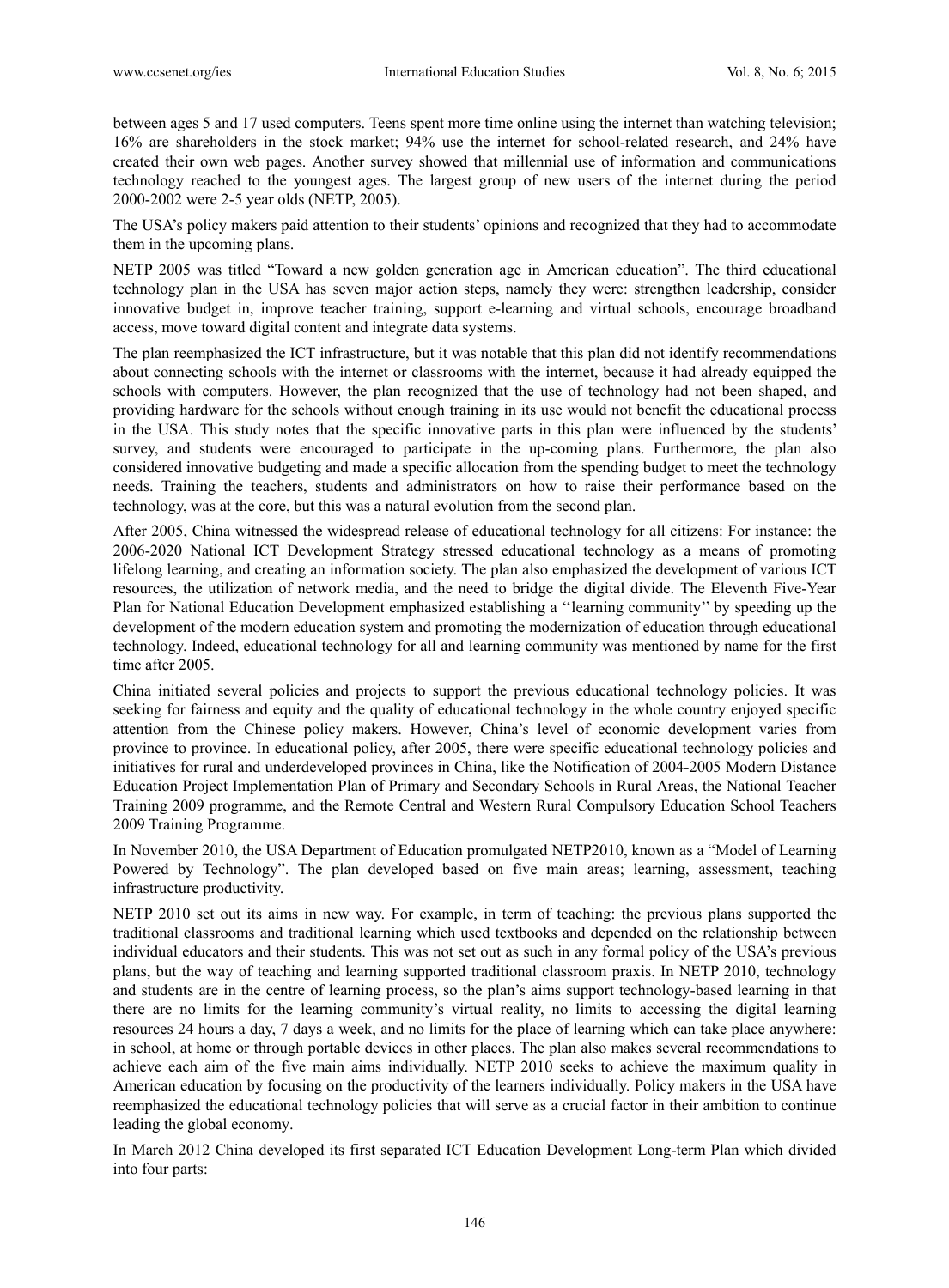- Overall of Strategy: containing three titles: Status and Challenges, Ideology Guiding, Work principles and Development Goals.
- Development of Tasks: narrow the digital division of basic education and promote the quality of education resources sharing, accelerate vocational education technology and support high-quality skills , promote the integration of information technology with higher education and support innovation and talent training , support the public service platform of continuing education construction and improve the system of lifelong education, integration of information resources and improve the level of modernization of education management, build public support environment of information technology to enhance the capacity and level of public services ,strengthen the building and enhance the ability of information technology applications & innovative institutional mechanisms to achieve sustainable development of information technology in education.
- The quality digital educational resources construction and sharing.
- Safeguard Measures: Strengthen organizational leadership; improve policies and regulations, good technical services and Implementation.

The newest Chinese plan recognized that integrating ICT in Chinese education still faces many difficulties and challenges. The important role of ICT in the educational policy to accelerate the development of ICT infrastructure has not yet been understood; institutional mechanisms have not yet been formed, high quality of infrastructure is not available for all; an effective mechanism for the digital educational resources sharing has not yet been completed; there is a decrease in high-quality education resources; and an integrated education management information system has not yet been formed. However, the policy assumes also, that by the year 2020, each student will have access to an ICT study infrastructure learning-based social system supported by ICT platforms, and will implement broadband coverage for all districts and schools. The plan also emphasizes improving the level of ICT for educational administration and increasing the level of integration between ICT and educational development. In general, China's plan aims at building an educational technology infrastructure close to the developed countries by 2020.

## *3.2 Educational Technology Infrastructure in USA and China 1996-2012*

Infrastructure includes people, processes, learning resources, policies, and sustainable models for continuous improvement in addition to broadband connectivity, servers, software, management systems, and administration tools (NETP, 2010). The study shows the development of the physical hardware infrastructure and focuses on two factors have been repeatedly mentioned in the reports: "schools connected to the internet and number of computers per students". The study found that the USA has annual reports showing the growth of hardware infrastructure, while the numbers in China are available periodically; however, the tables below show the development of the hardware infrastructure in both China and the USA. The numbers shown in the tables below were processed according to the nearest period, i.e. Chinese infrastructure data by 1999 written as 2000 in the table, 2002 data were processed as 2005 in the table. But the data of 2008 and 2011 in the two tables were not altered.

|      |                    | Hardware Infrastructure     |                                                 |  |  |  |  |  |
|------|--------------------|-----------------------------|-------------------------------------------------|--|--|--|--|--|
| Year | K12 students total | Computer per students ratio | Percentage of schools connected to the Internet |  |  |  |  |  |
| 1995 | 44840000           | No Data                     | 8%                                              |  |  |  |  |  |
| 2000 | 46857000           | $11.1\%$                    | 95%                                             |  |  |  |  |  |
| 2005 | 49113000           | 20%                         | 100%                                            |  |  |  |  |  |
| 2008 | 49266000           | 33.3%                       | 100%                                            |  |  |  |  |  |
| 2011 | 49361000           | No Data                     | 100%                                            |  |  |  |  |  |

|  |  |  |  |  |  | Table 3. General indicators about educational technology infrastructure in USA |  |
|--|--|--|--|--|--|--------------------------------------------------------------------------------|--|
|--|--|--|--|--|--|--------------------------------------------------------------------------------|--|

Source: Data collected from http://www.usgovernmentspending.com/, National Center for Education Statistics(NCES)–Department of Education USA, Digest of Education Statistics2012- page 71 (edition of Dec 2013-) (NCES1998) (NCES2000) (NCES2003)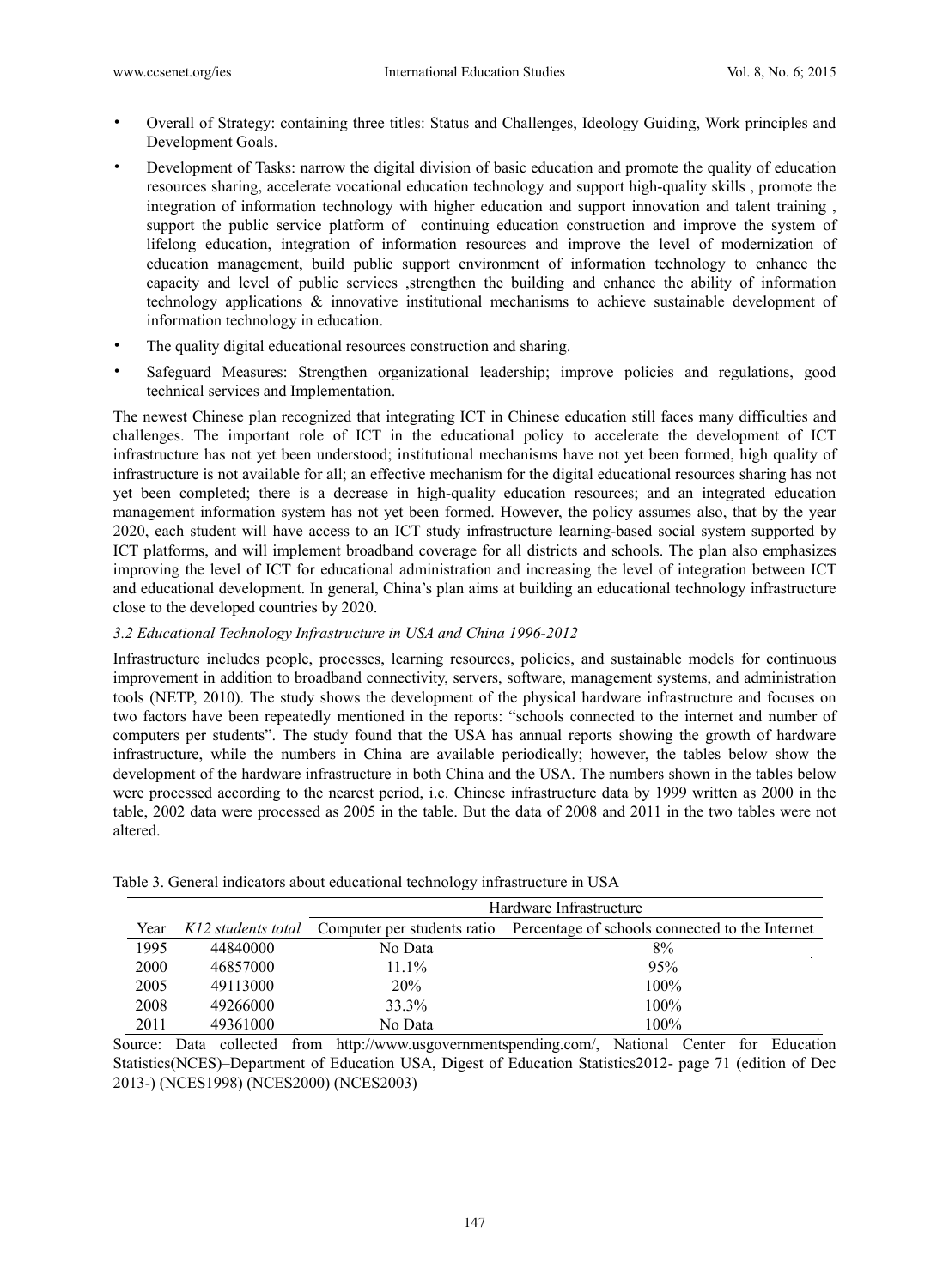|      |                    | Hardware Infrastructure |                                                                             |  |  |  |  |  |
|------|--------------------|-------------------------|-----------------------------------------------------------------------------|--|--|--|--|--|
| Year | K12 students total |                         | Computer per students ratio Percentage of schools connected to the Internet |  |  |  |  |  |
| 1995 | 244150839          | No Data                 | No Data                                                                     |  |  |  |  |  |
| 2000 | 282292030          | $0.8\%$                 | $0.5\%$                                                                     |  |  |  |  |  |
| 2005 | 286878680          | $2\%$                   | 1.8%                                                                        |  |  |  |  |  |
| 2008 | 272353282          | 5.3%                    | 55%                                                                         |  |  |  |  |  |
| 2011 | 265878383          | $7.7\%$                 | No Data                                                                     |  |  |  |  |  |

|  |  |  | Table 4. General indicators about educational technology infrastructure in China |  |
|--|--|--|----------------------------------------------------------------------------------|--|
|  |  |  |                                                                                  |  |

Source: Data collected from: 2012, National Bureau of Statistics of China, Ministry of Education of China Website.

By 1995, the total number of USA's students was 44.84million and Chinese students were 244.15 million, but there is no data about the number of computer per students. This may was about 1%, because in the first plan it was mentioned that only 4% of USA's schools have computers for every five students; no statistics are available for China. By the end of the first plan in the USA, the ratio of public schools with internet access reached 95% and the ratio of the instructional rooms with internet access was 63%. Also in 1999, the ratio of students per computers was 9:1 while in China the ratio was 121:1, accounting for only 0.8% of Chinese students. The numbers of schools connected to the internet about 3,000 schools and accounted for 0.5% of all Chinese primary and secondary schools. However, between the years 2000-2011; China had made tremendous efforts toward establishing the educational technology infrastructure, i.e. the proportion number of students per computer moved from 121:1 by 1999 to 13:1 by 2011. The percentage of schools connected the internet had increased from 0.5% to 55% of all Chinese public schools by 2008.

## *3.3 Educational Technology Standards in the USA and China 1996-2012*

The USA National Educational Technology Standards (NETS), also known as International Standards for Technology in Education (ISTE), were proposed as "Educational Technology Standards for Students" in the first version in 1998. The first version of USA Standards was proposed for teachers in the year 2000, followed by the first version of the USA standards for administrators in the year 2002. Even though NETS are not governmental publications in the USA they have been widely adopted at a national level; for instance: as ISTE website NETS are adopted at the grassroots and national levels, educators from individual schools up to Ministries of Education are localizing the ISTE Standards to fit the needs of students. Roblyer (2003) found that the standards have been adopted in 41 of the 50 states. The ISTE for Teachers 2008 presented standards for pre-service teachers and are aligned with National Council for the Accreditation of Teacher Education (NCATE) standards (Friedman, Bolick, Berson, & Porfeli, 2009). In the USA's newest plan (NETP, 2010) there is a clear reference to the ISTE standards for students.

The year 2004 witnessed the emergence of Standards of Educational Technology of China (SETC) that were proposed by the China Association for Educational Technology. CAET is a national organization approved by the MOE. The SETC are for the people who are involved in the educational process (students, teachers, educational administrators and coaches) (CAET, 2004).

Educational Technology standards in China are also not governmental policy, but they have a wide adoption at the national level. According to Liu, Lv, and Kang (2010), the China Association for Educational Technology (CAET) is the largest civil organization for educational technology in China and promotes the development of the field of educational technology. There are 22 division committees, covering many schools, universities or institutions in the four sectors of higher education, basic education, vocational education and adult education. There are 102 group memberships at provincial or ministry level, and several thousand members at different levels. The Secretariat is located within the National Center for Educational Technology. The Association holds an annual conference, undertakes projects in national and educational ministry level and organizes experimental schools from provinces and cities to participate in the projects. It also formulates the standards for educational technology, publishes books, sponsors the Journal of Modern Educational Technology and develops international communications (Liu et al., 2010).

In order to improve the applicability of the standards scientifically, Chinese experts have studied the relevant education technology standards particularly, in both Western countries and related national research. The relevant western countries were the USA and the UK and the standards comparing were National Educational Technology Standards for Teachers (NETS.T), National Educational Technology Standards for Students(NETS.S), National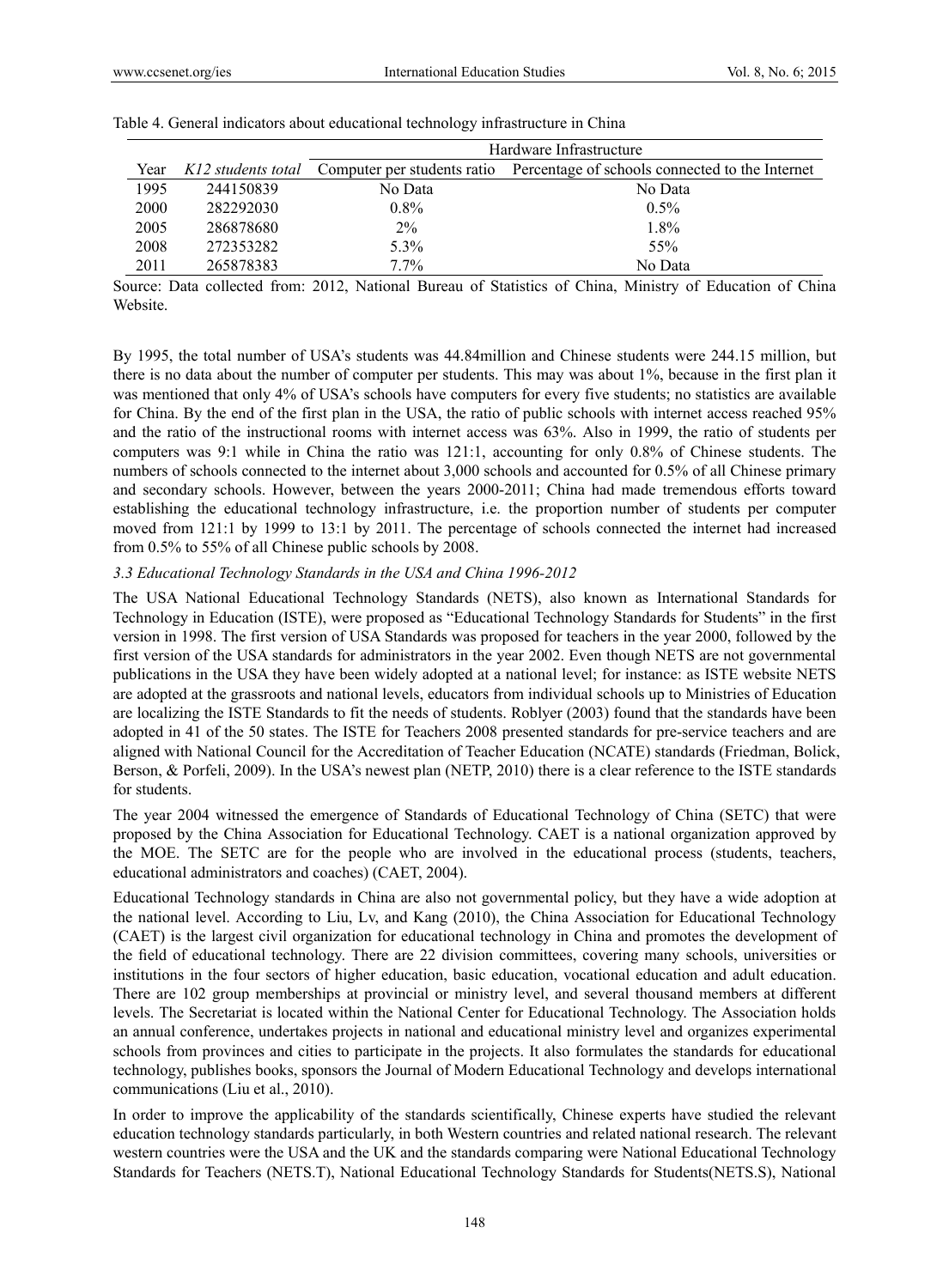Educational Technology Standards for Administrators (NETS.A), Association for Educational Communications and Technology (AECT), the project of educational communications and instructional technologies (ECIT) accreditation standards; ICT standards for UK Teachers, British teachers' professional development standards and professional standards for the headmasters of UK schools. At the national level, experts have paid attention to research on related areas, i.e. the educational technology ability survey for primary and secondary school teachers by Wang Yin, "Performance Standards of Information Technology Teachers" by Zhang Jianwei, and other Chinese scholars' research (He, 2005).

SETC have been devised for students, teachers, educational administrators and professionals of educational technology; for students, in terms of technology literacy in school, while for teachers, administrators and professionals of educational technology, in terms of technology literacy for all persons involved in educational process. As a general rule, SETC assumes that implementation of the students' standards will promote their growth to meet the needs of social development in the 21st century and protect them from the external effects, while the implementation will improve the skills of teachers, educational administrators and the quality of coaches, and promote the teachers' professional development. These standards can be used for teachers, educational administrators, educational technology coaches who are involved in the teaching process.

Briefly, educational technology standards in both countries present guidelines for evaluating the skills and knowledge of any one of people who have a direct involvement in the educational process to support  $21<sup>st</sup>$  century learning needs by implementing and integrating technology in the education process. However, until the year 2004, ISTE had only been developed for students, teachers, and administrators, while the SETC addressed students, teachers, administrators, and coaches. ISTE for students was revised in 2007, and ISTE for teachers was revised in 2008, and ISTE for administrators was revised in 2009.

In 2011, ISTE was amended to include Educational Technology Standards for coaches and computer science educators.

#### **4. Conclusion**

By using a historical review of the policies achievement, the study concluded that educational technology policies in China were enhanced by the USA experiences. While Chinese national projects in educational technology have stressed by the USA's revised educational technology policies.

Since early 1990, USA has paid specific attention to educational technology policies, and in 1996 the first educational technology plan was promulgated. Both countries policies emphasized that educational technology has a direct impact on the growth of economy.

Historical approach shows that policies in the USA moved from addressing the critical needs for technology literacy to assessing the outcomes of students individually by implementing a technology-based learning model.

In Chinese landscape the situation moved from traditional technology used in education in the early 1990 such as slides, projectors, films, and radio, to initiate modern ICT in policies by the end of 1996.

The study found that China did not have specific separate plans for educational technology before 2012, so the educational technology policies were sometimes only part of the general country plan, Chinese five years plans or Ministry of Education plans and policies, and often had a clear reference in the country plan for ICT. 2012 plan for ICT in education with assumption that it will build an educational infrastructure on par with the developed countries by 2020.

In terms of The development of equipping the USA and Chinese schools with the ICT hardware infrastructure, despite the huge number of Chinese students compared to the number of USA students over the last two decades, the percentage of computers per students moved from 121:1 to13:1 by the year 2011, while the percentage of schools connected to the internet moved from 0.5% to 55%. On the other hand, in the USA computers per students were 3:1 with all public schools connected to the internet.

Finally, Chinese scholars themselves indicated the Standards of Educational Technology of (China SETC) are set of comparable standards have developed based on the USA and UK experiences in the field.

## **References**

Anderson, C. A., Gentile, D. A., & Buckley, K. E. (2007). *Violent video game effects on children and adolescents: Theory, research and public policy*. http://dx.doi.org/10.1093/acprof:oso/9780195309836.001.0001

Bereday, G. Z. F. (1964). *Comparative method in education*. Austin: Holt, Rinehart and Winston.

Bray, M. (2007). Actors and purposes in comparative education. *Comparative Education Research Approaches*